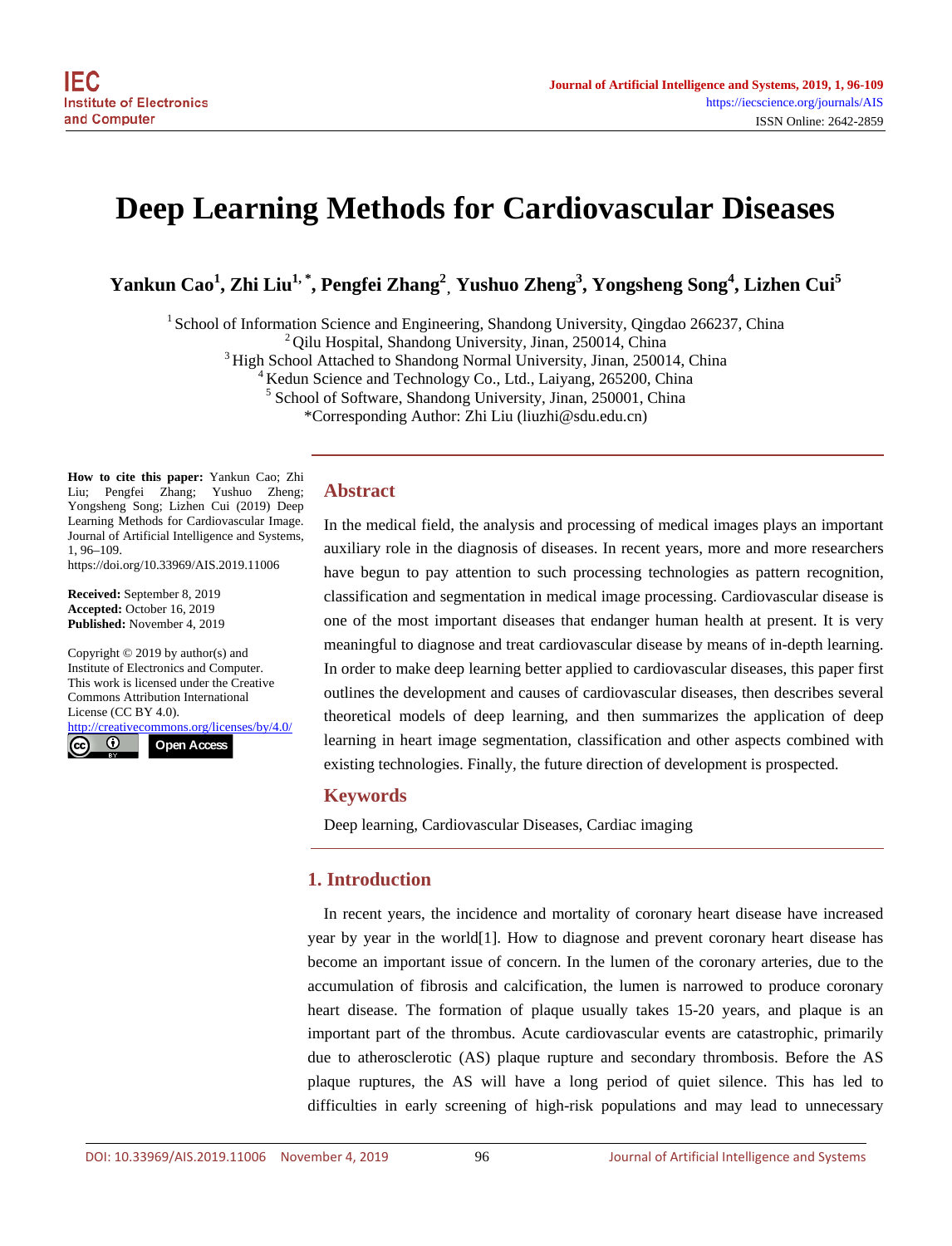over-screening of low-risk groups. Many patients have entered advanced stages of the disease at the first visit, such as ischemic cardiomyopathy and acute coronary syndrome. Even if AS plaques are found, whether or not the lesions require intervention or vulnerability in clinical practice is a challenge that needs to be addressed.

Ischemic cardiomyopathy is the final battlefield of clinical management of coronary heart disease. Although the mortality rate of patients with coronary heart disease began to decline in only 10 years, the incidence of heart failure increased dramatically. The changes of myocardial structure and function and the occurrence of cardiac remodeling are accompanied by malignant arrhythmia, systemic circulation embolism, multiple organ injury and a series of thorny complications. The 5-year survival rate of ischemic cardiomyopathy is only 26-52%, which is similar to the mortality rate of malignant tumors. In addition, the accurate assessment of cardiac remodeling and cardiac function, the range of viable myocardium and myocardial elasticity is of decisive significance for the formulation of a series of interventional strategies, such as revascularization, resynchronization pacing, cardiac transplantation and optimization of drug regimens. In summary, we can see that the clinical management practice of cardiovascular disease, especially coronary heart disease, is facing various problems such as how to reduce the cost of prevention and treatment, how to optimize cost-effectiveness, how to avoid excessive intervention and inadequate patient management, and how to reduce the high readmission rate and mortality. This article will focus on cardiovascular diseases and explore the new vitality of in-depth learning for cardiovascular diseases.

At present, there are many ways to collect medical images, including magnetic resonance imaging (MRI), computed tomography (CT), X-ray imaging (X-rays), ultrasound imaging (Ultrasound imaging), positron emission tomography (PET). Pathological optical microscopy plays an important role in detecting the anatomical and functional information of different body organs for diagnosis and research [\[2\]\[3\]](#page-10-1)[\[4\]\[5\].](#page-10-2)

In recent years, due to the rapid development of deep learning, people began to use deep learning technology in medical image analysis. At present, deep learning has made great progress in medical disease classification, lesion detection and segmentation and medical image registratio[n\[6\]\[7\]](#page-10-3)[\[8\]\[9\].](#page-10-4) Medical image classification refers to the use of deep learning method. Firstly, the object is pre-classified, and then the classification model is obtained by training. Finally, the classification of medical images is judged according to the model. Medical image segmentation is a preprocessing step for feature extraction and classification, which separates abnormal or special parts in medical images. Traditional image segmentation techniques include edge detection, threshold segmentation, region segmentation, clustering segmentation, etc. Later, watershed technology based on morphology and segmentation technology based on deformation model are introduced. In order to meet the needs of complex image segmentation, more and more people begin to turn their attention to depth learning, and the research of medical image segmentation based on depth learning is flourishing. In medical image registration, two or more images must be spatially aligned so that the same location in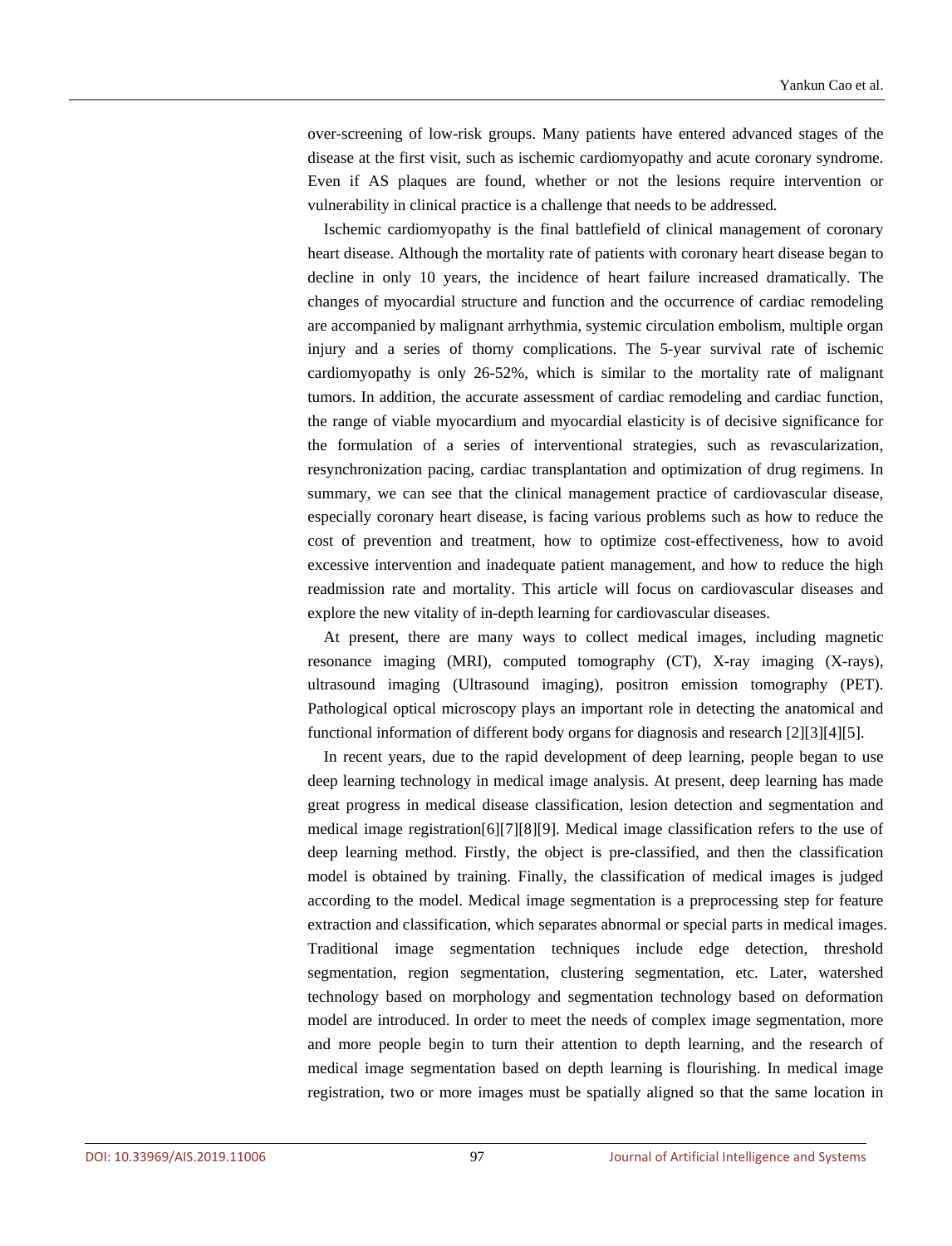each image represents the same physical location in the described organ. At first, in image registration, depth learning is used to measure similarity. This similarity measure is called mutual information, which is better than standard measure. Later, CNN in depth learning was used for end-to-end training to generate spatial transformation to minimize the dissimilarity between misaligned images for registration on various medical images.

## **2. Deep learning method**

Deep learning is a new field in machine learning research. Its motivation lies in the establishment and simulation of the human brain to analyze and study the neural network, which mimics the human brain mechanism to explain the data [\[10\].](#page-11-0) The concept of deep learning is derived from the study of artificial neural networks, and the multi-layer sensor with multi-hidden layer is a deep learning structure. The essence of deep learning is to learn more useful features by building a number of hidden machine learning models and massive training data to improve the accuracy of classification or prediction. In this section, we will introduce several typical models of deep learning.

## **2.1. Auto Encoder**

One of the simplest ways to deep learning is to use the characteristics of artificial neural networks. Given a neural network, assume that the input and output are the same, and then train and adjust the parameters; you can get the weight of each layer [\[11\].](#page-11-1) Then we can get several different representations of input I (each layer represents a representation), and these representations are features. The automatic encoder is such a neural network that can reproduce the input signal as much as possible. The auto encoder is an unsupervised learning, and its basic block diagram is shown in Figure 1 below.



#### **Figure 1.** Structure of auto encoder

In order to reconstruct the input signal, the automatic encoder must capture the most important factors that can represent the input data. We define X is the input. So that the code is

$$
h = W^T X \tag{1}
$$

Where the W is the weight matrix. That is, by learning to make the output more and more approaching and input.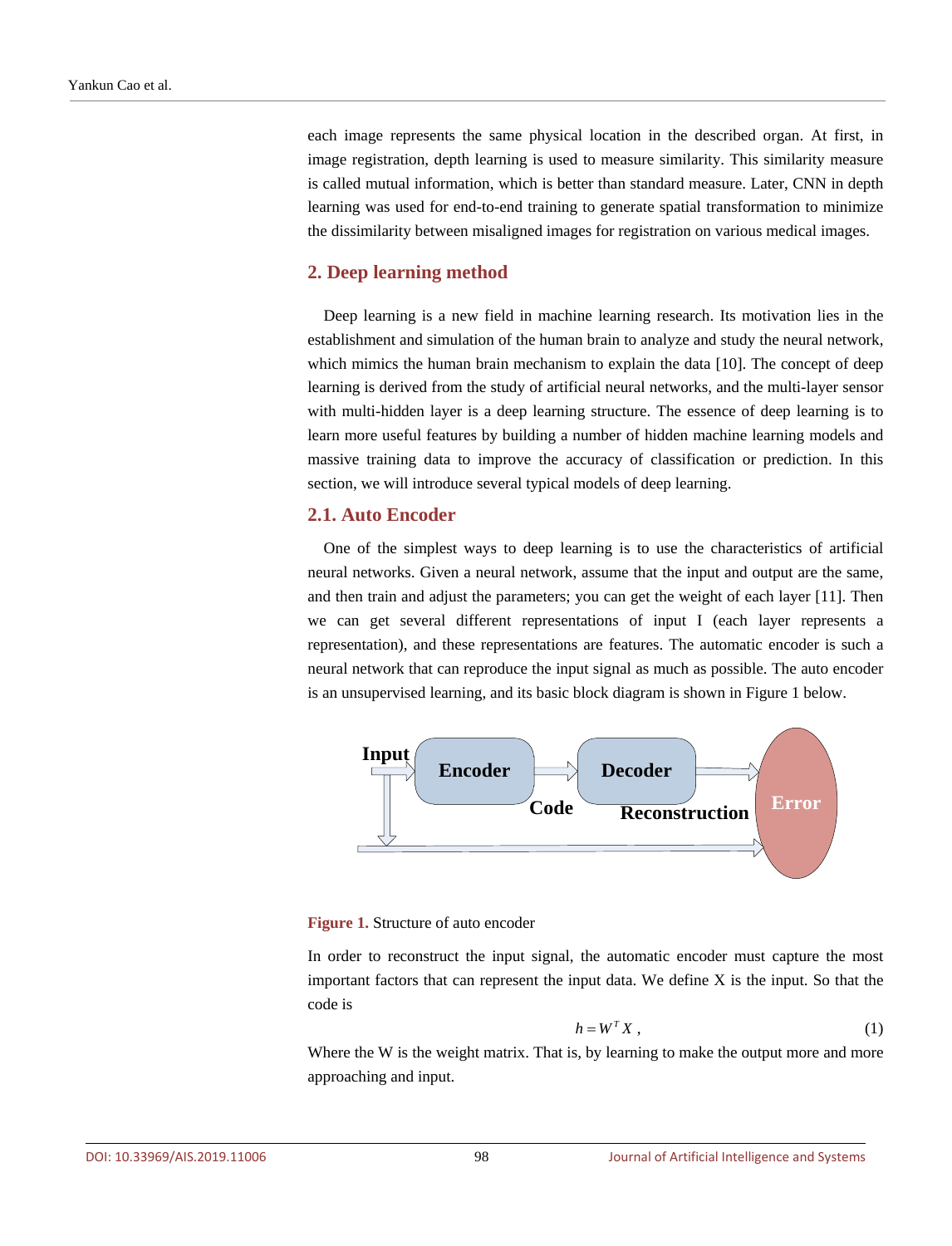#### **2.2. Sparse Coding**

If we do not strictly require input and output equal, then the input and output relationship can be expressed as

$$
X = \sum_{i=1}^{k} a_i \phi_i \tag{2}
$$

Where X is the input,  $a_i$  is the coefficient,  $\phi_i$  is the basis. If add  $a_i$  sparsely limited, then this method is called sparse coding. Sparse coding has been successfully applied to a variety of problems in computer vision and image analysis [\[12\].](#page-11-2) Sparse coding algorithm is an unsupervised learning method, which is used to find a set of "super complete" basis vector to more efficient representation of the sample dat[a\[13\].](#page-11-3) The purpose of the sparse coding algorithm is to find a set of base vectors that allow us to represent input vectors as linear combinations of these base vectors. The sparse coding process is divided into two parts, the training phase and the coding phase.

## **2.2.1. Training**

The sparse coding training process is an iterative process of finding the optimal solution. We assume that a series of the input signal data is  $X = [x_1, x_2, ..., x_n]$ . Each  $x_i$ represents a sample data. We intend to find a set of basis  $\Phi = [\phi_1, \phi_2, ..., \phi_k]$  (That is what we usually say the dictionary) to satisfy

$$
\langle a, \Phi \rangle = \arg \min_{a, \Phi} \sum_{i=1}^{n} \left\| x_i - \sum_{j=1}^{k} a_{i,j} \phi_j \right\|^2 + \lambda \sum_{i=1}^{n} \sum_{j=1}^{k} |a_{i,j}|
$$
(3)

Where *a* is Sparse coding matrix,  $\lambda$  is a parameter of equilibrium reconstruction error and sparseness.

Sparse coding of the iterative process can be divided into two steps:

- a) Fixed Φ[k] and then continue to adjust *a*[k] , minimizes the objective function;
- b) Fixed *a*[k] and adjust  $\Phi$ [k], minimizes the objective function.

Through such an alternating iterative process we can get such a set of dictionaries, can be good to express the input signal X.

## **2.2.2. Coding**

Coding stage is very simple. When given a new signal x, we only need to learn from the above dictionary, the sparse expression of x is to meet the following formula a.

$$
\langle a \rangle = \arg\min_{a} \frac{1}{n} \sum_{i=1}^{n} \left\| x_i - \sum_{j=1}^{k} a_{i,j} \phi_j \right\|^2 + \lambda \sum_{i=1}^{n} \sum_{j=1}^{k} \left| a_{i,j} \right| \tag{4}
$$

#### **2.3. Restricted Boltzmann Machine (RBM)**

Suppose there is a bipartite graph, each layer of nodes is not connected. Layer is the visual layer, that is, input data layer v. Layer is hidden layer h. If we assume that all nodes are random binary variable nodes and the full probability distribution p (v, h)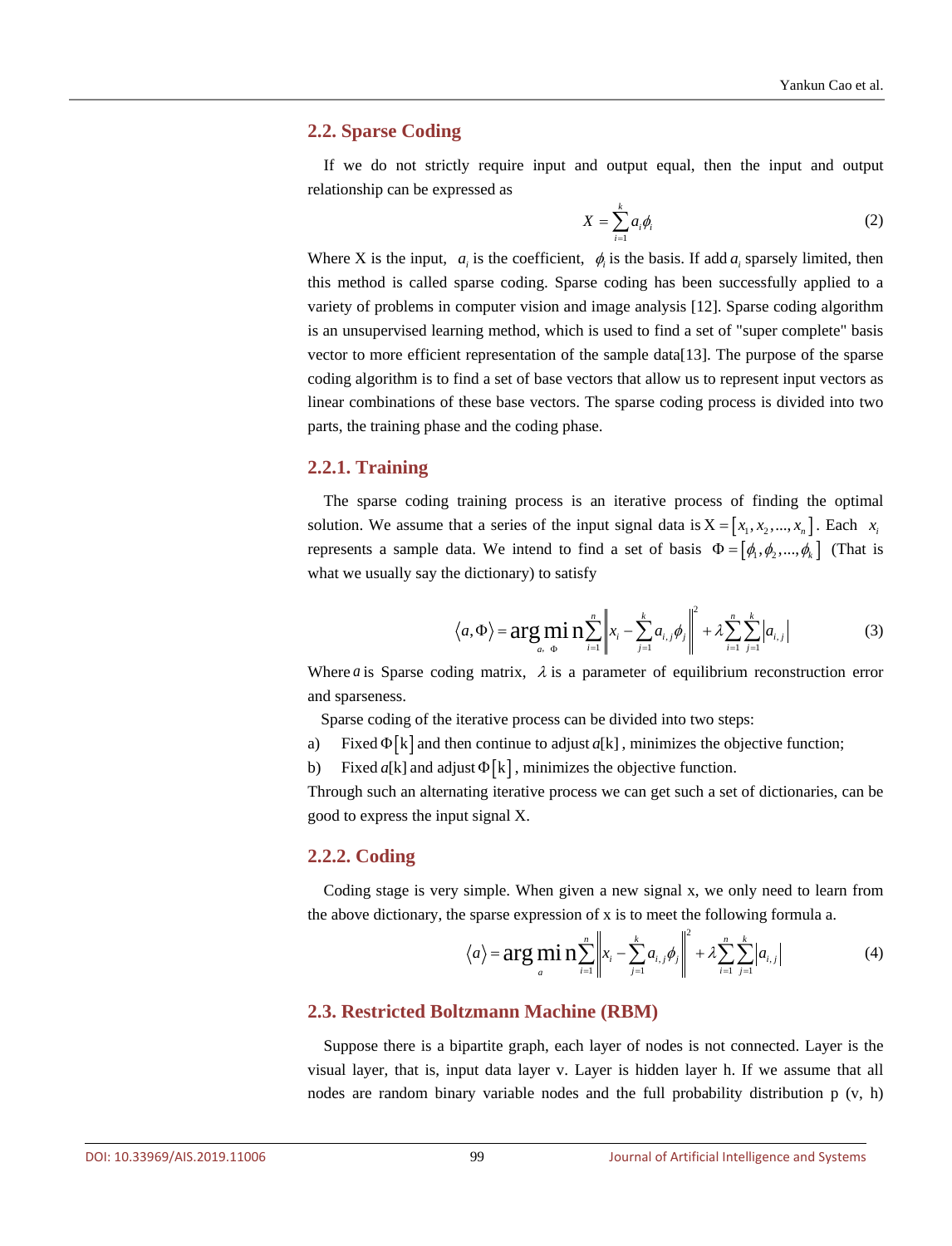satisfies the Boltzmann distribution, we call this model a restricted boltzmann machine (RBM).



#### **Figure 2.** RBM network structure

This RBM network has *n* hidden nodes, m visible nodes. In the network, the parameter  $W_{n \times m}$  is the weight matrix, *b* is the offset of the visible node, and *c* is the offset of the hidden node. RBM network is to have these parameters to determine the n-dimensional input samples encoded as m-dimensional feature samples.

Let's take a look at the RBM network training process. First assume that each node value is in the set  $\{0,1\}$ , that is  $\forall i, j, v_i \in \{0,1\}$ ,  $h_i \in \{0,1\}$ . A training sample  $x = (x_1, x_2 \cdots x_n)$ , according to the RBM network can be encoded after the sample  $y = (y_1, y_2 \cdots y_m)$ . This m-dimensional sample can be viewed as a sample of m features extracted from n-dimensional input samples.

The probability that the j characteristic of a hidden node is 1 is

$$
p\left(h_{j}=1|\mathbf{v}\right)=\sigma\left(\sum_{i=1}^{n}w_{ji}v_{i}+c_{j}\right)
$$
\n<sup>(5)</sup>

Similarly, on the basis of a given hidden layer, the probability that the i node of the visual layer is 0 or 1 is

$$
p(v_i=1|h) = \sigma\left(\sum_{j=1}^m w_{ij}h_j + b_i\right)
$$
 (6)

Where the  $v_i$  is the input  $x_i$ ,  $h_j$  is the  $y_j$ ,  $\sigma(x) = \frac{1}{1 + \exp(-x)}$ .

The coding process is that first the probability  $p(h,=1|\mathbf{v})$  is calculated from the value of v using Equation (5), and then a random number between 0 and 1 is generated. If it is less than  $p(h_i=1|\mathbf{v})$ , the value of h is 1, otherwise it is 0. Similarly, here is a coded sample y, the decoding process is to first use the formula (7) according to the value of h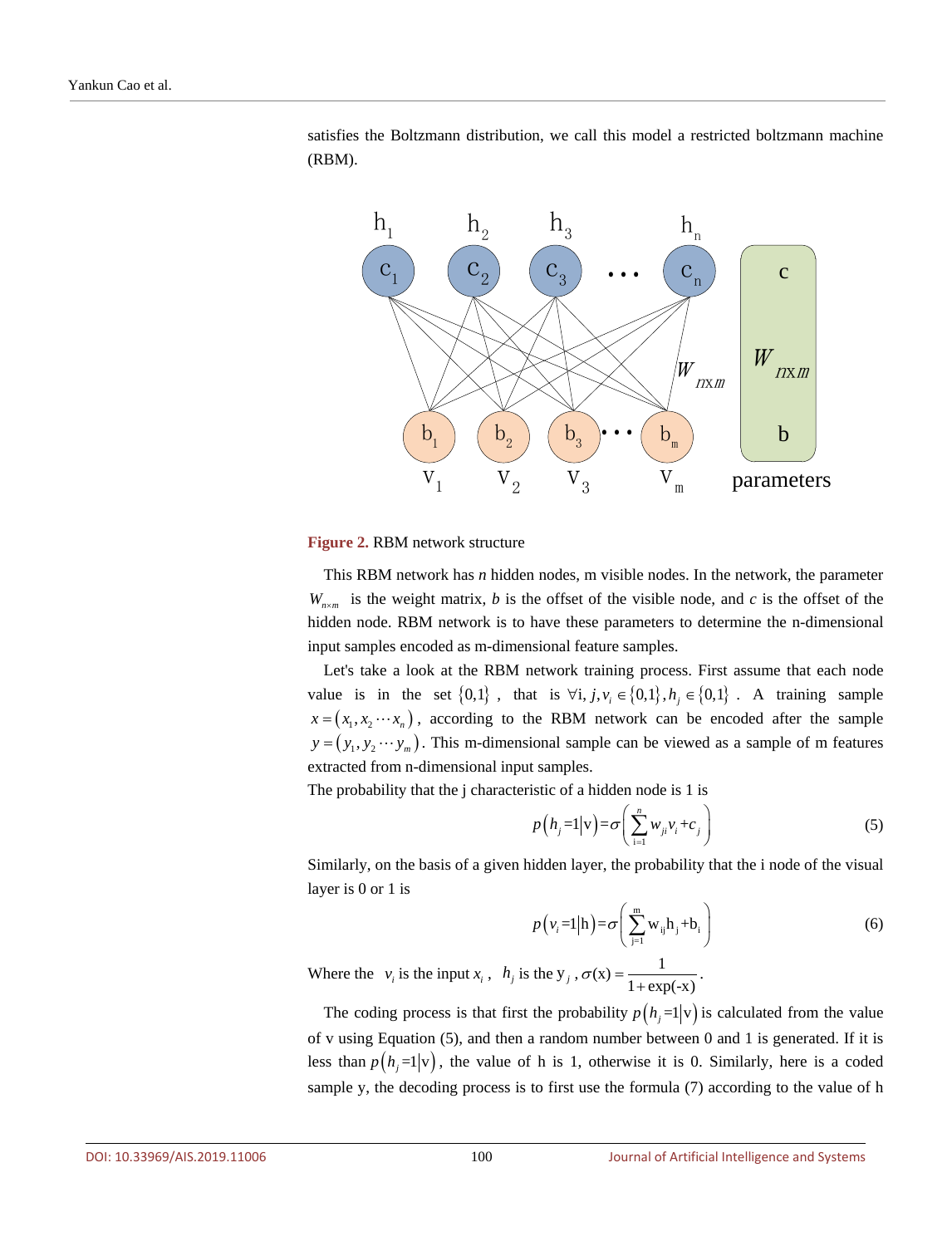to calculate the probability  $p(v_i=1|h)$ , where the value of  $h_i$  is the value of  $y_i$ . And then randomly generate a random number between 0 and 1. If it is less than  $p(v_i=1|h)$ , the value of  $v_i$  is 1 otherwise is 0.

## **2.4. Deep Belief Networks**

From the above RBM network we can get DBN. DBN (Deep Belief Net) is to increase the hidden layer in RBM, in the vicinity of the visual layer to use the Bayesian belief network, where the node is not connected to the node is not connected, away from the visual layer part of the use of RBM.



#### **Figure 3.** DBN structure

The classic DBN network structure is composed of several layers of RBM and a layer of BP composed of a deep neural network, the structure shown Fig.4.



**Figure 4.** Classic DBN network structure

DBN in the training model is mainly divided into two steps: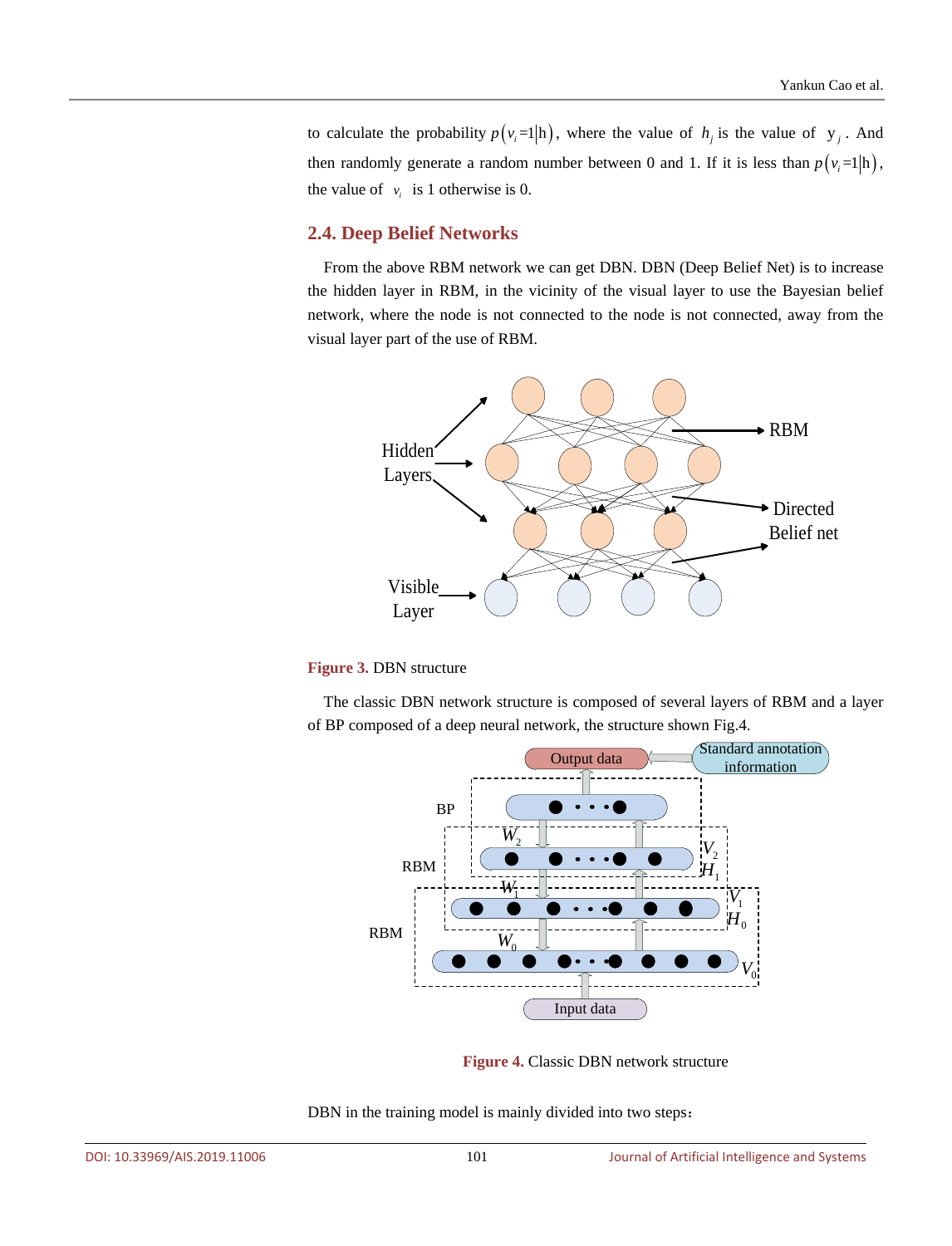- a) Respectively, unsupervised training of each layer of RBM network, to ensure that the eigenvector mapping to different feature space as much as possible to retain the characteristics of information.
- b) The BP network is set up at the last level of the DBN, accepting the output feature vector of RBM as its input feature vector, and supervising the training entity relation classifier. Moreover, each RBM network can only ensure that the weights in the self-layer are optimal to the eigenvector mapping, rather than the eigenvector mapping of the whole DBN. So the back-propagation network also spread the error message from top to bottom to each layer RBM, fine-tuning the entire DBN network. The process of RBM network training model can be regarded as the initialization of a deep BP network weight parameter, which makes DBN overcome the shortcomings of BP network due to random initialization of weight parameters and easy to fall into local optimum and long training time.

## **2.5. Convolutional Neural Networks**

 Convolution neural network is a kind of artificial neural network, which has become a hotspot in the field of speech analysis and image recognition. One of its salient features is weight sharing. This greatly reduces the complexity of the network model, reducing the number of weights. The fMRI image is a three-dimensional image, which can be directly input as a CNN, thus avoiding the complex feature extraction and data reconstruction process in the traditional recognition algorithm. In the CNN, a small portion of the image is the lowest input of the hierarchy, and the information is then transferred to different layers, each of which passes through a digital filter to obtain the most significant feature of the observed data. This method can obtain significant characteristics of the observed data for translation, scaling and rotation. CNN network structure is shown in Fig.5.



**Figure 5.** CNN network structure

Convolution neural network training algorithm and the traditional BP algorithm is almost, mainly including four steps, the four is divided into two stages: The first stage, forward propagation phase: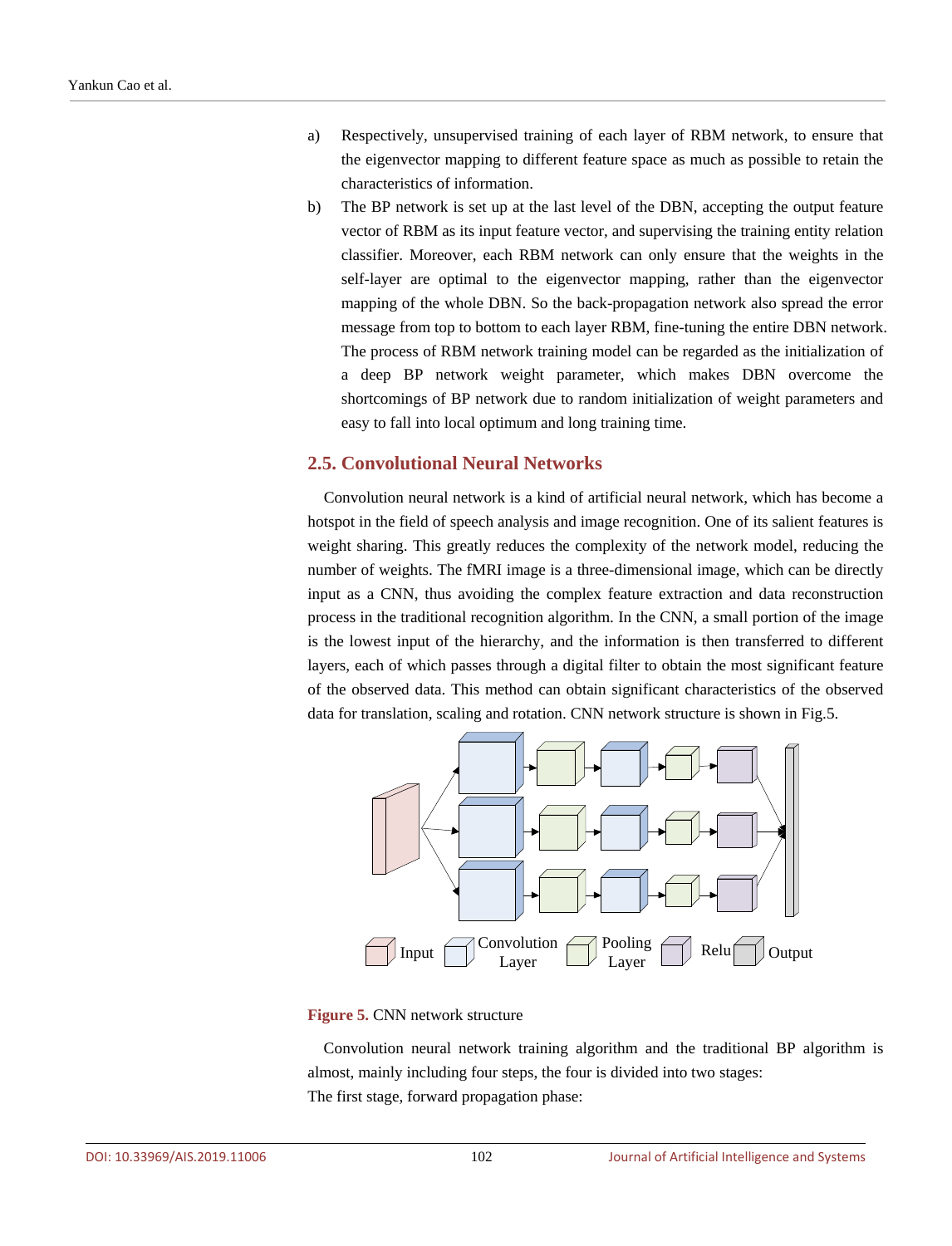- a) Take a sample from the sample set  $(X, Y_n)$  and enter X into the network.
- b) Calculate the corresponding actual output  $O_p$ .

At this stage, the information is transferred from the input layer to the output layer via stepwise transformation. This process is also the network in the completion of training after the normal operation of the implementation process. In the process, the network executes the input with the weight matrix of each layer to multiply, resulting in the final output.

$$
O_p = F_n\left(\cdots\left(F_2\left(F_1\left(X_p \mathbf{W}^{(1)}\right) \mathbf{W}^2\right) \cdots\right) \mathbf{W}^{(n)}\right) \tag{7}
$$

The second stage, the backward propagation phase

- a) Calculate the difference between the actual output  $O_p$  and the corresponding ideal output  $Y_p$ .
- b) Adjust the weight matrix by inverse propagation error.

## **3. Deep Learning Pipeline for Cardiac Ultrasound Imaging**

This section describes end-to-end pipelines for heart disease, based on the three main parts shown in Figure 6. The whole process is divided into data acquisition and preprocessing, network selection, and training and evaluation of network performance. Below is a brief introduction to these three parts.

## **3.1 Data acquisition and preprocessing**

Medical images are generally collected in DICOM format, which needs to be converted to an image format before image processing. There are a lot of tools that can be converted directly, for example, it can also be read by the dicomread function in MATLAB. After converting an image to JPG or PNG format, you first need to preprocess the image, such as removing poor quality images, denoising, and tagging. Make the corresponding image into a data set before you can use it for the next step.

#### **3.2 Network selection**

With the breakthrough of GPU hardware technology and the expanding scale of labeled data in ImageNet, deep learning technology has been promoted, and it has also made a breakthrough in image recognition. In 2012, Hinton and his student Alex Krizhevsky [\[14\]](#page-11-4) proposed the deep convolution neural network AlexNet. With the help of stochastic gradient descent (SGD) and Dropout optimization techniques, Hinton won the ILSVRC championship in 2012, and achieved a good result of top-5 error rate of 15.3%. Since then, a large number of researchers have begun to enter this field, and in-depth learning has become irremediable, which leads to explosive research. In 2014, Christian Szeged et al. [\[15\]](#page-11-5) designed Google LeNet and Karen Simonyan et al. [\[16\]](#page-11-6) designed VGGNet, which made the network structure of in-depth learning break through in width and depth, and won the championship and the third place respectively in ILSVRC 2014. In 2015, Kaiming He et al. [\[17\]](#page-11-7) made a breakthrough in the number of layers of neural networks,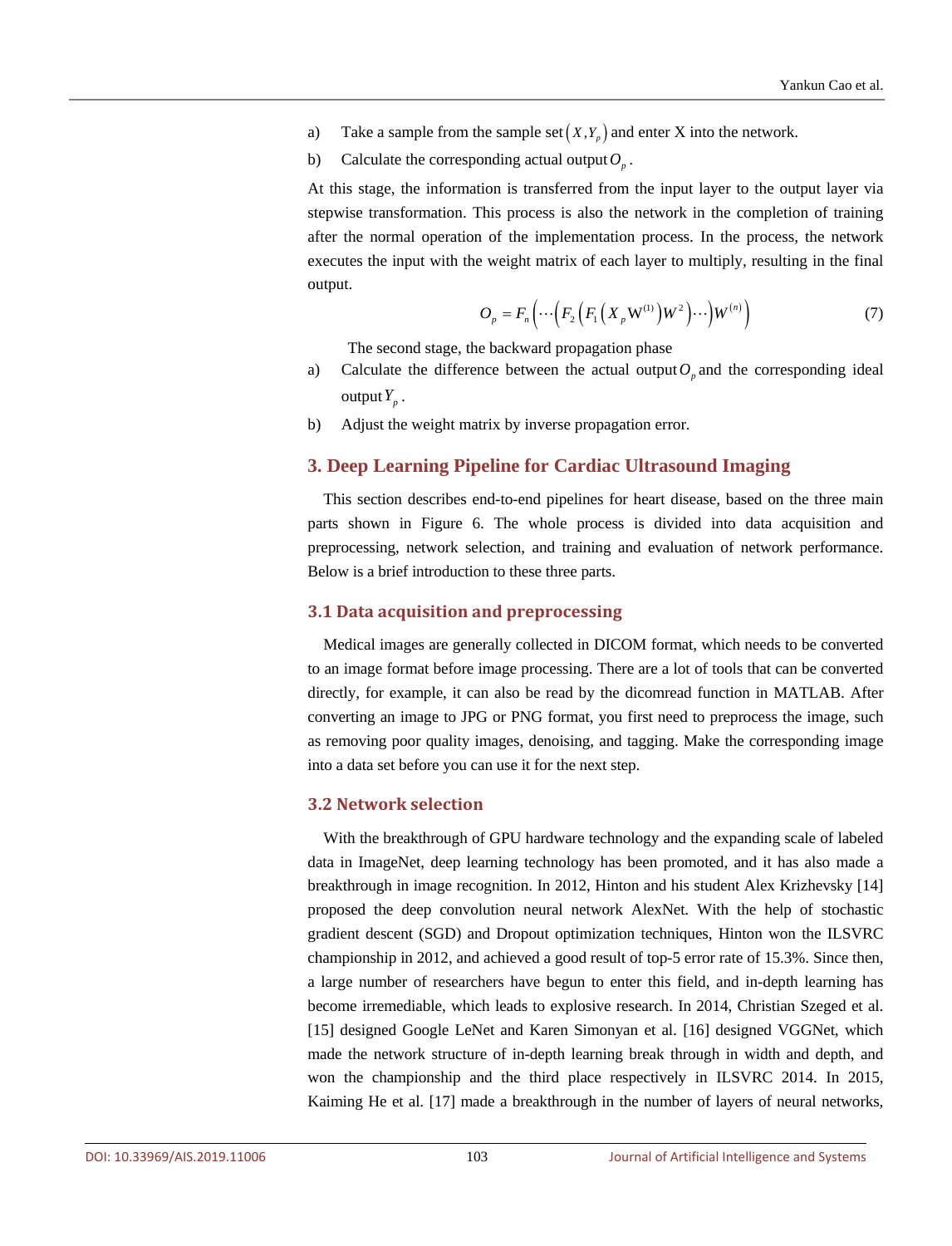designed 152 layers of ResNet, and the error rate of ResNet also fell to 3.6% which surpassed the human level, which shocked the academic community. Different networks have different advantages and disadvantages, and each has its own applicable environment. Therefore, different networks can be selected according to different tasks to train their own data and achieve their goals.

#### **3.3 Training and evaluation of network performance**

When deciding on a cardiac ultrasound task, first select the most suitable network, then adjust the parameters based on the network or change the corresponding layer settings of the network as needed to optimize performance. Finally, you can test the network on the test set, and if the effect is equally good then you can finally take this network to perform this task.

Currently, researchers in deep learning have developed a variety of learning platforms, such as Caff[e\[18\],](#page-11-8) DarkNet, Tensorflo[w\[19\],](#page-11-9) PyTorc[h\[20\],](#page-11-10) Keras, MxNet, Theano, CNTK, etc. Each deep learning platform has its own characteristics and has its own shortcomings. Different learning platforms can be selected according to different networks.

## **4. Application of Deep Learning in Cardiac Image**

With the continuous development of artificial intelligence and deep learning, this technology has shown superior advantages in image processing. Due to the complexity of medical images, applying this method to medical image analysis and processing and analyzing medical images using deep learning will greatly reduce the burden on doctors and improve the efficiency of doctors in disease diagnosis. At present, there are many more and more researchers who use deep learning for cardiovascular diseases, such as segmentation, classification and registration. The specific research contents are shown in the following table 1-2:

| Author                            | Year | Dataset              | Segmentation      | Method      | Dice  |
|-----------------------------------|------|----------------------|-------------------|-------------|-------|
|                                   |      |                      | content           |             |       |
| Rudra P. K. Poudel                | 2016 | <b>PRETERM</b>       | Heart             | <b>RFCN</b> | 0.935 |
| et al $[21]$                      |      |                      |                   |             |       |
| Wenjia Bai et al[22]              | 2017 | UK Biobank           | <b>Short Axis</b> | Semi-       | 0.92  |
|                                   |      | study                | Heart             | supervised  |       |
|                                   |      |                      |                   | Learning    |       |
| Baumgartner,                      | 2017 | <b>ACDC</b>          | short-axis        | <b>FCN</b>  | 0.950 |
| Christian F et al <sup>[23]</sup> |      | challenge            | cardiac           | U-Net       |       |
| Ozan Oktay et al[24]              | 2017 | UK Digital           | short-axis        | <b>ACNN</b> | 0.939 |
|                                   |      | <b>Heart Project</b> | cardiac           |             |       |
| Yakun Chang et                    | 2018 | <b>ACDC</b>          | short-axis        | <b>FCN</b>  | 0.90  |
| al $[25]$                         |      |                      | cardiac           |             |       |

**Table 1.** Heart image segmentation using deep learning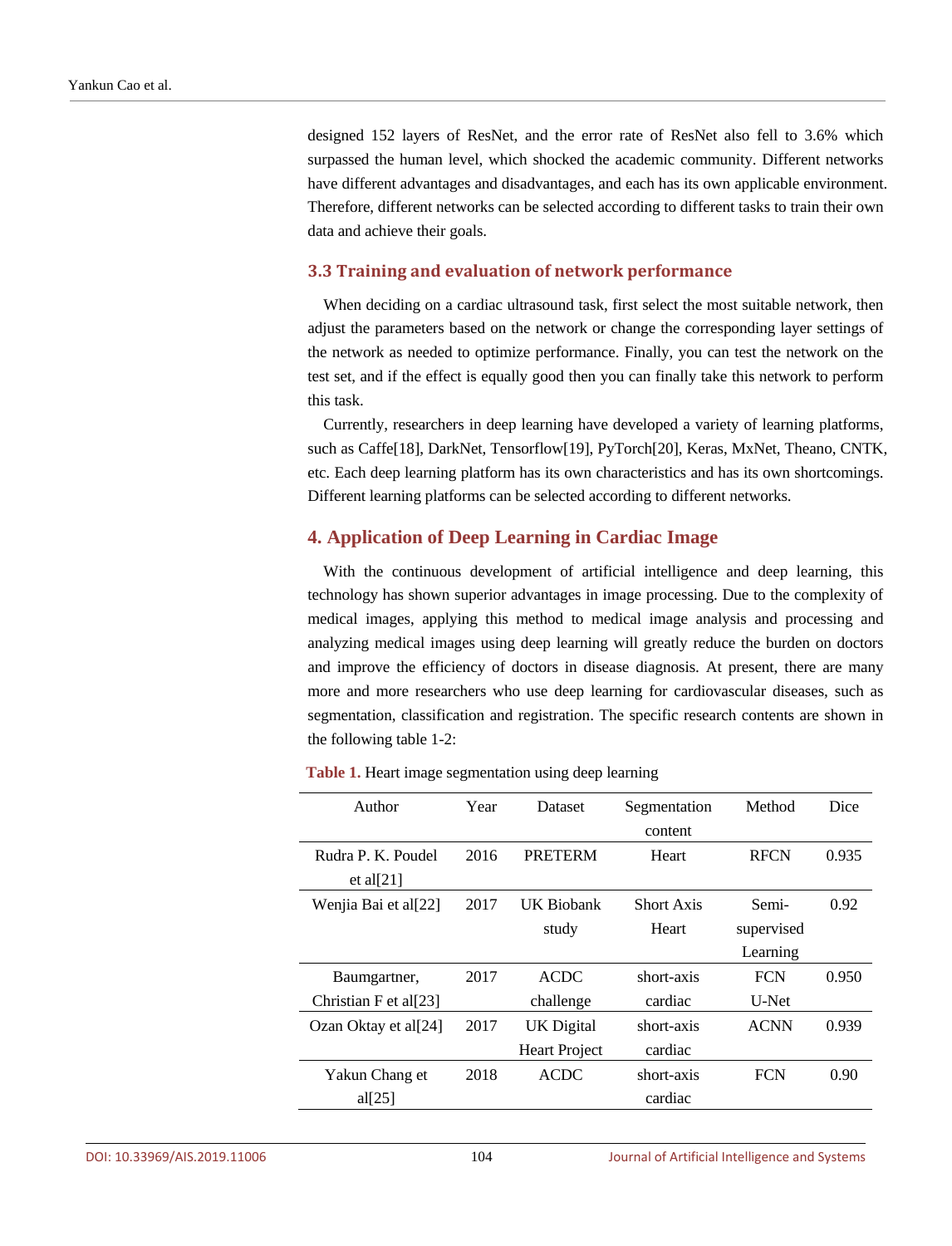| Author           | Year | <b>Dataset</b> | Classification   | Method      | Accura |
|------------------|------|----------------|------------------|-------------|--------|
|                  |      |                | content          |             | cy     |
| Lasya PriyaKotu  | 2015 | Author         | the risk of      | $k-NN$      | 0.94   |
| et al $[26]$     |      | self-made      | arrhythmias      |             |        |
|                  |      | data           |                  |             |        |
| Yu Gan et al[27] | 2016 | Author         | human atrial     | region-     | 0.8041 |
|                  |      | self-made      | tissue           | based       |        |
|                  |      | data           |                  |             |        |
| Houman           | 2017 | Author         | heart-sound      | <b>TDNN</b> | 0.95   |
| Ghaemmaghami     |      | self-made      |                  |             |        |
| et al $[28]$     |      | data           |                  |             |        |
| XiaohongGao et   | 2016 | Tsinghua       | viewpoint of     | improved    | 0.921  |
| al $[29]$        |      | University     | echocardiography | <b>CNN</b>  |        |
|                  |      | Hospital       |                  |             |        |
| Ali Madani et    | 2018 | Author         | view of          | <b>CNN</b>  | 0.978  |
| al[30]           |      | self-made      | echocardiograms  |             |        |
|                  |      | data           |                  |             |        |

**Table 2.** Heart image classification using deep learning

In addition, there are other attempts, such as Fabian Isensee et al. for automated heart disease assessment on cine-MRI through time series segmentation and domain-specific feature[s\[31\].](#page-12-5) Marc-Michel Rohé et al. use shape matching to learn to apply deformation to heart registration problems between patients [\[32\].](#page-12-6) Zhifan Gao et al. employed a linear elasticity model of the carotid artery wall, and converted it into the state space equation in 2017 [\[33\].](#page-12-7) Xiantong Zhen et al. propose a new, general framework for direct and simultaneous four chamber volume estimation in 201[7\[34\].](#page-12-8) Shen Zhao et al. developed a state-space framework to sequentially segment the carotid IM borders in each image throughout the cardiac cycle in 2018 [\[35\].](#page-12-9) Zhifan Gao et al. developed an implicit framework (UE-LUPI) using the deep neural network to reconstruct the strain field in quasistatic ultrasound elastography in 2019 [\[36\].](#page-12-10) Lin Xu et al. were to evaluate the value of multi-directional strain parameters derived from three-dimensional (3D) speckle tracking echocardiography (STE) for predicting left ventricular (LV) [\[37\].](#page-12-11) Nowadays, deep learning technology has been widely used in medical diagnosis, not only cardiac ultrasound images but also more medical applications waiting to be explore[d\[38\]\[39\]](#page-12-12)[\[40\]](#page-13-0) .

## **5. Conclusions and Future Research**

This paper focuses on the pipeline of deep learning cardiac ultrasound imaging. First of all, several models of deep learning are introduced, and the basic principles and architectures of several depth learning methods are briefly explained. Then the development status of cardiac ultrasound images and the application of deep learning are introduced. Deep reading has now become an important tool for heart disease analysis by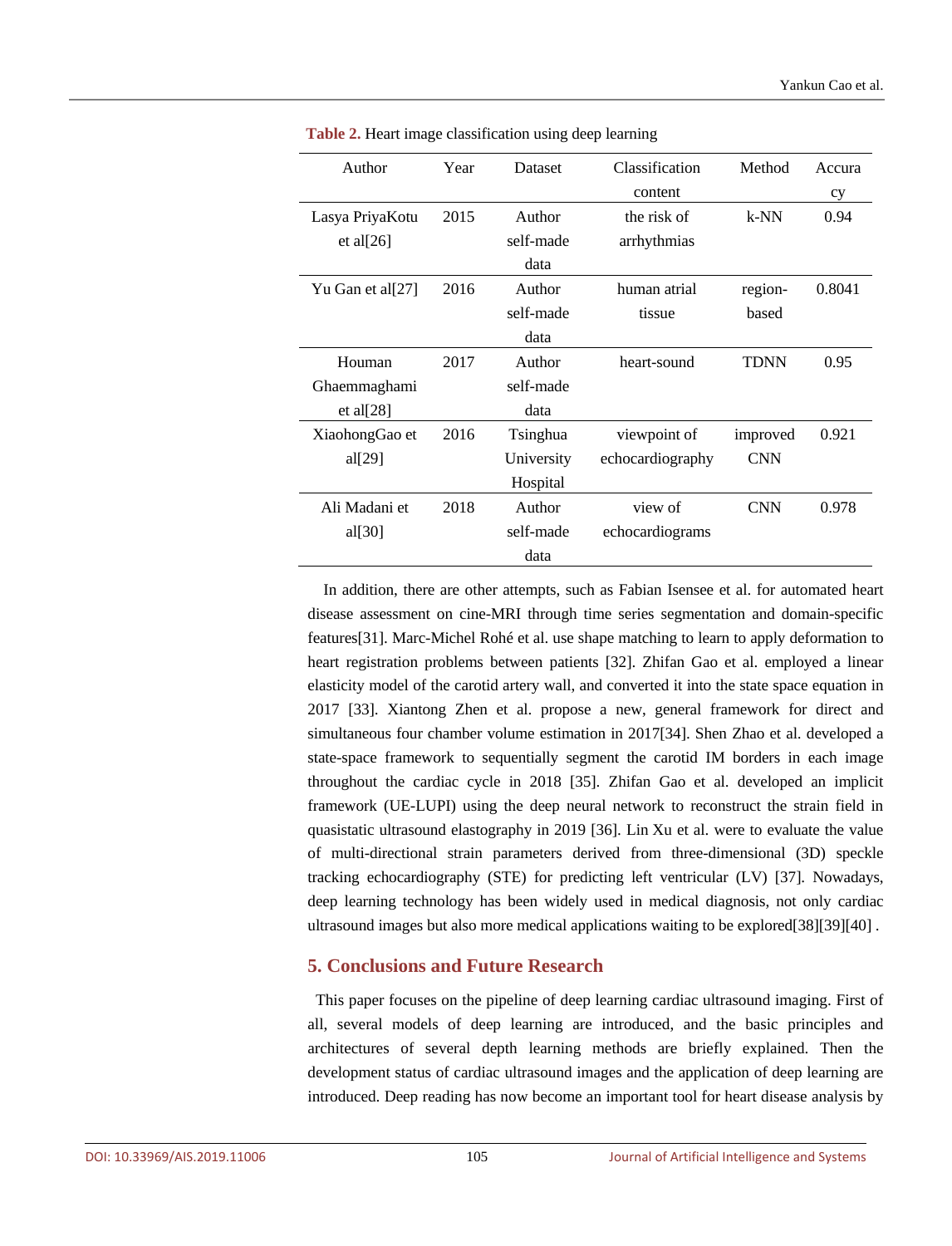reading a large amount of literature. However, there are still many shortcomings, such as insufficient data, resulting in low accuracy, and currently only in theory, it is difficult to apply. There are many things worth studying in the future, such as combining deep learning with 5G technology to create a new medical model for smart medical and remote diagnosis.

## **Acknowledgements**

This work was supported in part by the National Key Research and Development Program of China under Grant 2018YFC0831006-3 and in part by the Key Research and Development Plan of Shandong Province under Grant 2017CXGC 1503 and Grant 2018GSF118228, and the fundamental research funds of Shandong University 2018JC009.

## **Conflicts of Interest**

A Conflict of Interest Statement needs to be included at the end of the manuscript before the references. Here, the authors need to declare whether or not the submitted work was carried out in the presence of any personal, professional or financial relationships that could potentially be construed as a conflict of interest.

## **References**

<span id="page-10-0"></span>[1] World health statistics 2018: monitoring health for the SDGs, sustainable development goals. Geneva: World Health Organization; 2018. Licence: CC BY-NC-SA 3.0 IGO

<span id="page-10-1"></span>[2] Wong K K L, Tu J, Sun Z, et al. Methods in research and development of biomedical devices[M]. WORLD SCIENTIFIC, 2013.

[3] MacNeill, B. D. Intravascular Modalities for Detection of Vulnerable Plaque: Current Status [J]. Arteriosclerosis, Thrombosis, and Vascular Biology, 2003, 23(8):1333-1342.

<span id="page-10-2"></span>[4] Kips J G, Segers P , Bortel L M V . Identifying the vulnerable plaque: A review of invasive and non-invasive imaging modalities[J]. Artery Research, 2008, 2(1):21-34.

[5] Jaffer F A, Libby P , Weissleder R . Optical and Multimodality Molecular Imaging: Insights Into Atherosclerosis [J]. Arteriosclerosis, Thrombosis, and Vascular Biology, 2009, 29(7):1017-1024.

<span id="page-10-3"></span>[6] Anthimopoulos M, Christodoulidis S, Ebner L, et al. Lung pattern classification for interstitial lung diseases using a deep convolutional neural network[J]. IEEE transactions on medical imaging, 2016, 35(5): 1207-1216.

[7] Miao S, Wang Z J, Liao R. A convolutional neural network approach for 2d/3d medical image registration[J]. CoRR abs/1507.07505, 2015.

<span id="page-10-4"></span>[8] Vardhana M, Arunkumar N, Lasrado S, et al. Convolutional neural network for bio-medical image segmentation with hardware acceleration[J]. Cognitive Systems Research, 2018, 50: 10-14.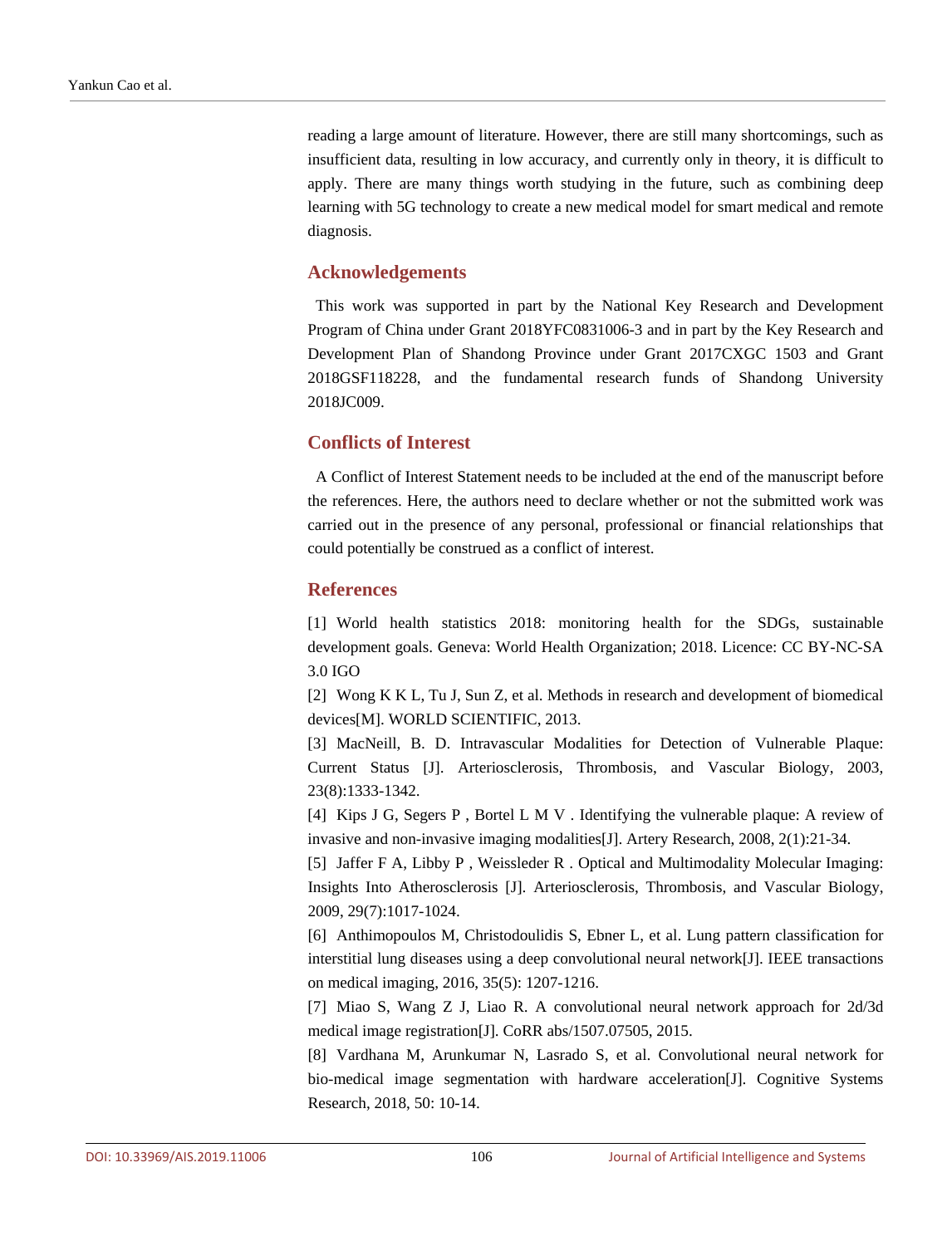[9] K. J. Xia, H. S. Yin, J. Q. Wang, "A novel improved deep convolutional neural network model for medical image fusion," Cluster Computing, 2018, 3:1-13.

<span id="page-11-1"></span><span id="page-11-0"></span>[10]Lecun Y, Bengio Y, Hinton G. Deep learning[J]. Nature, 2015, 521(7553):436-444.

[11]Xiao Z, Huang R, Ding Y, et al. A deep learning-based segmentation method for brain tumor in MR images[C]// IEEE, International Conference on Computational Advances in Bio and Medical Sciences. IEEE, 2017:1-6.

<span id="page-11-2"></span>[12]Jiang Z, Lin Z, Davis L S. Label Consistent K-SVD: Learning A Discriminative Dictionary for Recognition[J]. IEEE Transactions on Pattern Analysis & Machine Intelligence, 2013, 35(11):2651-64.

<span id="page-11-3"></span>[13]Zheng M, Bu J, Chen C, et al. Graph Regularized Sparse Coding for Image Representation[J]. IEEE Transactions on Image Processing A Publication of the IEEE Signal Processing Society, 2011, 20(5):1327.

<span id="page-11-4"></span>[14]Krizhevsky A, Sutskever I, Hinton G E. Imagenet classification with deep convolutional neural networks[C]. Advances in neural information processing systems, 2012: 1097-1105.

<span id="page-11-5"></span> $[15]$ Szegedy C, Liu W, Jia Y, et al. Going deeper with convolutions [C]. IEEE Conference on Computer Vision and Pattern Recognition, 2015: 1-9.

<span id="page-11-6"></span>[16]Simonyan K, Zisserman A. Very deep convolutional networks for large-scale image recognition[J]. arXiv preprint arXiv: 1409.1556, 2014.

<span id="page-11-7"></span>[17]He K, Zhang X, Ren S, et al. Deep residual learning for image recognition[C]. Proceedings of the IEEE conference on computer vision and pattern recognition, 2016: 770-778.

<span id="page-11-8"></span>[18]Caffe [Online]. Available: http://caffe.berkeleyvision.org/.(Accessed on 24 May 2016)

<span id="page-11-9"></span>[19]Tensorflow [Online]. Available: https://tensorflow.org/. (Accessed on 2016)

<span id="page-11-11"></span><span id="page-11-10"></span>[20]Pytorch [Online]. Available: https://pytorch.org/. (Accessed on 2017)

[21]Poudel R P K, Lamata P, Montana G. Recurrent fully convolutional neural networks for multi-slice MRI cardiac segmentation[M]//Reconstruction, segmentation, and analysis of medical images. Springer, Cham, 2016: 83-94.

<span id="page-11-12"></span>[22]Bai W, Oktay O, Sinclair M, et al. Semi-supervised learning for network-based cardiac MR image segmentation[C]//International Conference on Medical Image Computing and Computer-Assisted Intervention. Springer, Cham, 2017: 253-260.

<span id="page-11-13"></span>[23]Baumgartner C F, Koch L M, Pollefeys M, et al. An exploration of 2D and 3D deep learning techniques for cardiac MR image segmentation[C]//International Workshop on Statistical Atlases and Computational Models of the Heart. Springer, Cham, 2017: 111-119.

<span id="page-11-14"></span>[24]Oktay O, Ferrante E, Kamnitsas K, et al. Anatomically constrained neural networks (ACNNs): application to cardiac image enhancement and segmentation[J]. IEEE transactions on medical imaging, 2017, 37(2): 384-395.

<span id="page-11-15"></span>[25]Chang Y, Song B, Jung C, et al. Automatic Segmentation and Cardiopathy Classification in Cardiac Mri Images Based on Deep Neural Networks[C]//2018 IEEE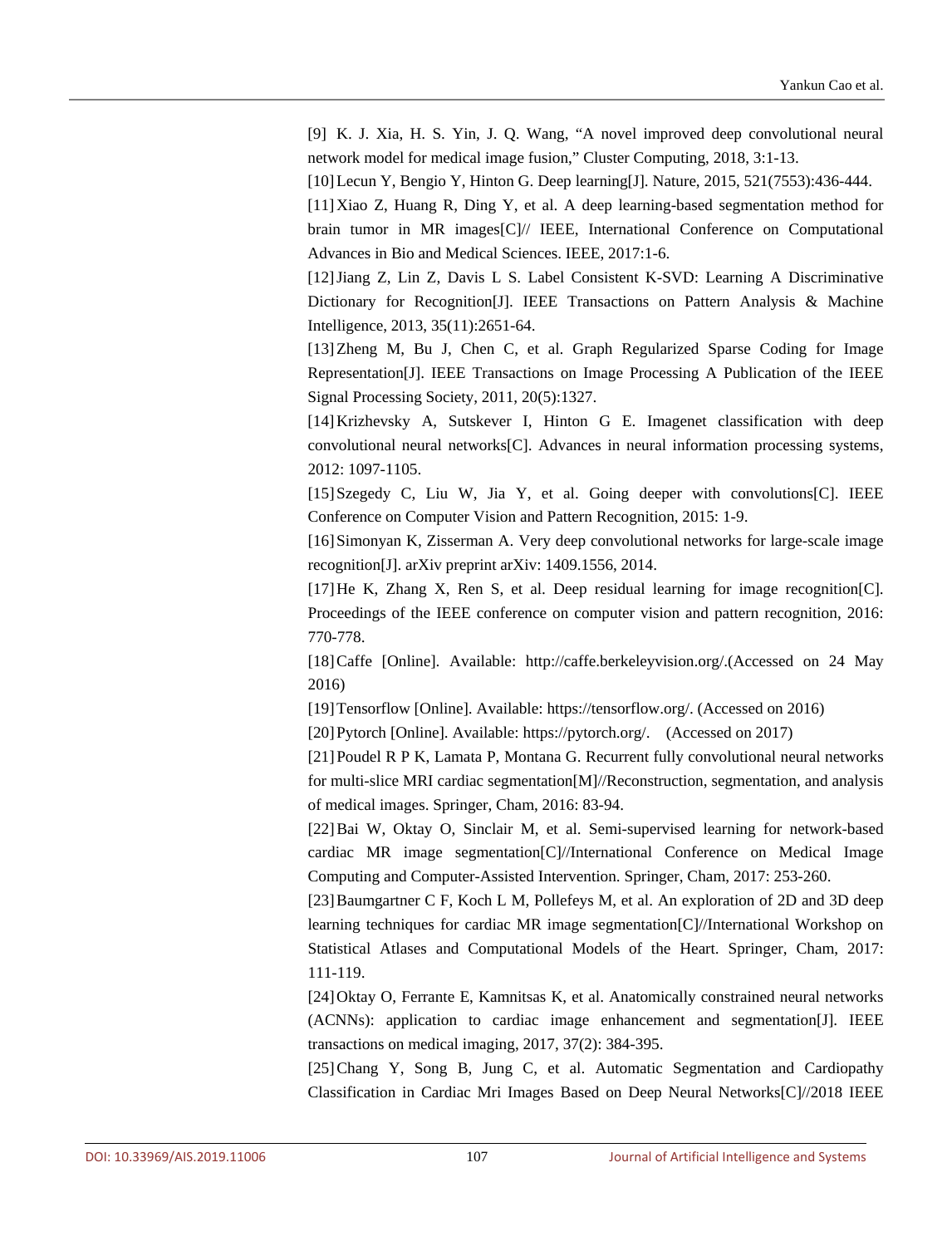International Conference on Acoustics, Speech and Signal Processing (ICASSP). IEEE, 2018: 1020-1024.

<span id="page-12-0"></span>[26]Kotu L P, Engan K, Borhani R, et al. Cardiac magnetic resonance image-based classification of the risk of arrhythmias in post-myocardial infarction patients[J]. Artificial intelligence in medicine, 2015, 64(3): 205-215.

<span id="page-12-1"></span>[27]Gan Y, Tsay D, Amir S B, et al. Automated classification of optical coherence tomography images of human atrial tissue [J]. Journal of biomedical optics,  $2016$ ,  $21(10)$ : 101407.

<span id="page-12-2"></span>[28]Ghaemmaghami H, Hussain N, Tran K, et al. Automatic segmentation and classification of cardiac cycles using deep learning and a wireless electronic stethoscope[C]//2017 IEEE Life Sciences Conference (LSC). IEEE, 2017: 210-213.

<span id="page-12-3"></span>[29]Gao X, Li W, Loomes M, et al. A fused deep learning architecture for viewpoint classification of echocardiography[J]. Information Fusion, 2017, 36: 103-113.

<span id="page-12-4"></span>[30]Madani A, Arnaout R, Mofrad M, et al. Fast and accurate view classification of echocardiograms using deep learning[J]. NPJ digital medicine, 2018, 1(1): 6.

<span id="page-12-5"></span>[31]Isensee F, Jaeger P F, Full P M, et al. Automatic cardiac disease assessment on cine-MRI via time-series segmentation and domain specific features[C]//International workshop on statistical atlases and computational models of the heart. Springer, Cham, 2017: 120-129.

<span id="page-12-6"></span>[32]Rohé M M, Datar M, Heimann T, et al. SVF-Net: Learning deformable image registration using shape matching[C]//International Conference on Medical Image Computing and Computer-Assisted Intervention. Springer, Cham, 2017: 266-274.

<span id="page-12-7"></span>[33]Gao Z, Xiong H, Liu X, et al. Robust estimation of carotid artery wall motion using the elasticity-based state-space approach[J]. Medical image analysis, 2017, 37: 1-21.

<span id="page-12-8"></span>[34]Zhen X, Zhang H, Islam A, et al. Direct and simultaneous estimation of cardiac four chamber volumes by multioutput sparse regression[J]. Medical image analysis, 2017, 36: 184-196.

<span id="page-12-9"></span>[35]Gao Z Zhao S, Gao Z, Zhang H, et al. Robust Segmentation of Intima–Media Borders With Different Morphologies and Dynamics During the Cardiac Cycle[J]. IEEE journal of biomedical and health informatics, 2017, 22(5): 1571-1582.

[36]Gao Z, Wu S, Liu Z, et al. Learning the implicit strain reconstruction in ultrasound elastography using privileged information[J]. Medical image analysis, 2019, 58: 101534.

<span id="page-12-11"></span><span id="page-12-10"></span>[37]Xu L, Huang X, Ma J, et al. Value of three-dimensional strain parameters for predicting left ventricular remodeling after ST-elevation myocardial infarction[J]. The International Journal of Cardiovascular Imaging, 2017, 33(5):663-673.

<span id="page-12-12"></span>[38]Automatic microstructural characterization and classification using artificial intelligence techniques on ultrasound signals[J]. Expert Systems with Applications, 2013, 40(8):3096-3105.

[39]Khamparia A, Saini G, Gupta D, et al. Seasonal Crops Disease Prediction and Classification Using Deep Convolutional Encoder Network[J]. Circuits, Systems, and Signal Processing, 2019(May).